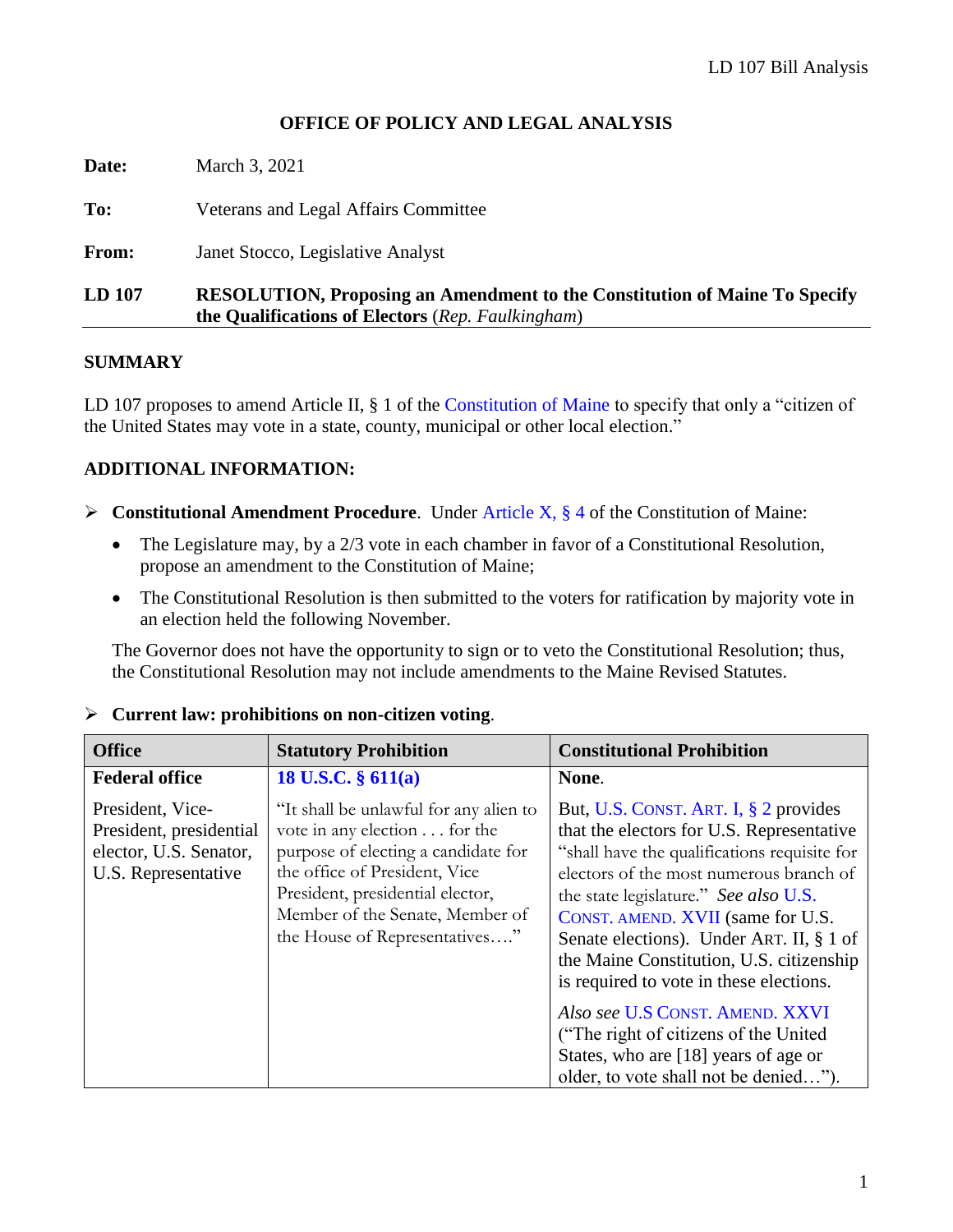| <b>Office</b>                                                                                            | <b>Statutory Prohibition</b>                                                                                                                                                                                                                         | <b>Constitutional Prohibition</b>                                                                                                                                                                                                                                                                                                                                                                                                                                                |
|----------------------------------------------------------------------------------------------------------|------------------------------------------------------------------------------------------------------------------------------------------------------------------------------------------------------------------------------------------------------|----------------------------------------------------------------------------------------------------------------------------------------------------------------------------------------------------------------------------------------------------------------------------------------------------------------------------------------------------------------------------------------------------------------------------------------------------------------------------------|
| <b>State office</b>                                                                                      | 21-A M.R.S. § 111(1) $*$                                                                                                                                                                                                                             | ME. CONST. ART. II, § 1                                                                                                                                                                                                                                                                                                                                                                                                                                                          |
| Governor, State<br><b>Senator and State</b><br>Representative                                            | "A person who meets the following<br>requirements may vote in any<br>election in a municipality, including<br>a biennial municipal caucus held<br>pursuant to section 311.<br>1. Citizenship. The person must<br>be a citizen of the United States." | "Every citizen of the United States of the<br>age of 18 years and upwards, excepting<br>persons under guardianship for reasons<br>of mental illness, having his or her<br>residence established in this State, shall<br>be an elector for Governor, Senators and<br>Representatives, in the city, town or<br>plantation where his or her residence has<br>been established, if he or she continues<br>to reside in this State; and the elections<br>shall be by written ballot." |
| <b>State ballot question</b>                                                                             | 21-A M.R.S. § 111(1) (above) $*$                                                                                                                                                                                                                     | ME. CONST. ART. IV, § 20                                                                                                                                                                                                                                                                                                                                                                                                                                                         |
| Referendum, direct<br>initiative, or people's<br>veto referendum                                         |                                                                                                                                                                                                                                                      | Art. IV, § 20 defines "electors" and<br>"people" to mean "the electors of the<br>State qualified to vote for Governor."<br>(See citizenship requirement above.)<br>Those defined terms then describe who<br>may vote on: a referendum, see ART.<br>IV, § 19; on a direct initiative, see ART.<br>IV, $§$ 18(2); or on a people's veto<br>referendum, see ART. IV, § 17(3).                                                                                                       |
| <b>County office</b><br>Probate Judge,<br>Sheriff, DA, etc.                                              | 21-A M.R.S. § 111(1) (above) $*$                                                                                                                                                                                                                     | None.                                                                                                                                                                                                                                                                                                                                                                                                                                                                            |
| Local/municipal<br>elections<br>Selectperson, school<br>board members,<br>mayor, city councilor,<br>etc. | 30-A M.R.S. § 2501(2)<br>"2. Qualifications for voting.<br>The qualifications for voting in a<br>municipal election conducted under<br>this Title are governed solely by<br>Title 21-A, section 111."                                                | None.                                                                                                                                                                                                                                                                                                                                                                                                                                                                            |
| <b>Local ballot question</b>                                                                             | 30-A M.R.S. $\S$ 2501(2) (above)<br>21-A M.R.S. § 111(1) (above) $*$                                                                                                                                                                                 | None.                                                                                                                                                                                                                                                                                                                                                                                                                                                                            |

**\* Other relevant provisions of Maine election law**. In addition to 21-A M.R.S. § 111(1), several other provisions of Maine's election laws restrict the right of noncitizens to vote in Maine elections:

➢ *Challenge*: Under 21-A MR.S. § [673\(1\)\(A\)\(3\)\(b\),](http://legislature.maine.gov/legis/statutes/21-A/title21-Asec673.html) "A voter of a municipality or an election official" may "challenge" the right of a person to vote "at an election election held in a municipality on the grounds that the challenged person . . . Is not a citizen of the United States." A challenged ballot is counted the same as a regular ballot, "unless it affects the results of an election."  $§ 696(1)$ . If the ballot affects the results of the election, the Supreme Judicial Court determines the validity of the ballot. *Id.* Regardless of whether the ballot affects the outcome of the election, the registrar must